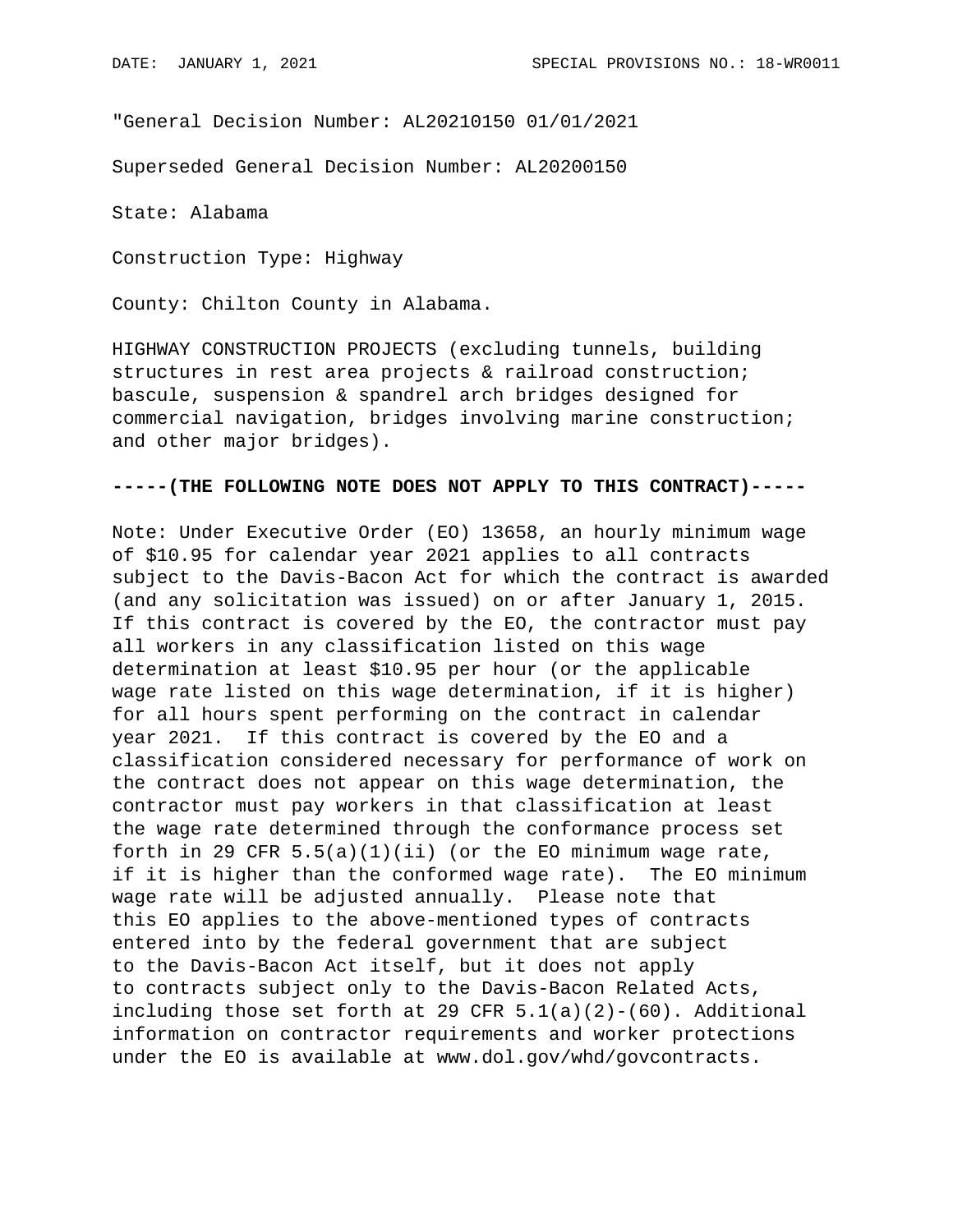Modification Number Publication Date 0 01/01/2021

ENGI0312-002 09/01/2019

|                          | Rates | Fringes |  |
|--------------------------|-------|---------|--|
| POWER EQUIPMENT OPERATOR |       |         |  |
| $(Drill)$ \$ 24.15       |       | 9.36    |  |
|                          |       |         |  |

SUAL2019-029 11/13/2019

|                                                                                    | Rates | Fringes |
|------------------------------------------------------------------------------------|-------|---------|
| CEMENT MASON/CONCRETE FINISHER\$ 17.18                                             |       | 0.00    |
| ELECTRICIAN\$ 19.73                                                                |       | 0.00    |
| FORM WORKER\$ 16.69                                                                |       | 0.00    |
| HIGHWAY/PARKING LOT STRIPING:<br>Laborer\$ 11.95                                   |       | 0.00    |
| HIGHWAY/PARKING LOT STRIPING:<br>Operator (Striping Machine)\$ 20.32               |       | 0.00    |
| HIGHWAY/PARKING LOT STRIPING:<br>Truck Driver (Line Striping<br>$True k$ )\$ 14.62 |       | 0.00    |
| INSTALLER - GUARDRAIL\$ 17.24                                                      |       | 0.00    |
| IRONWORKER, REINFORCING\$ 17.97                                                    |       | 0.00    |
| IRONWORKER, STRUCTURAL\$ 22.40                                                     |       | 0.00    |
| LABORER GRADE CHECKER\$ 14.51                                                      |       | 0.00    |
| LABORER: Asphalt, Includes<br>Raker, Shoveler, Spreader and                        |       |         |
| Distributor\$ 13.48                                                                |       | 0.00    |
| LABORER: Common or General\$ 12.24                                                 |       | 0.00    |
| LABORER: Concrete Worker\$ 14.57                                                   |       | 0.00    |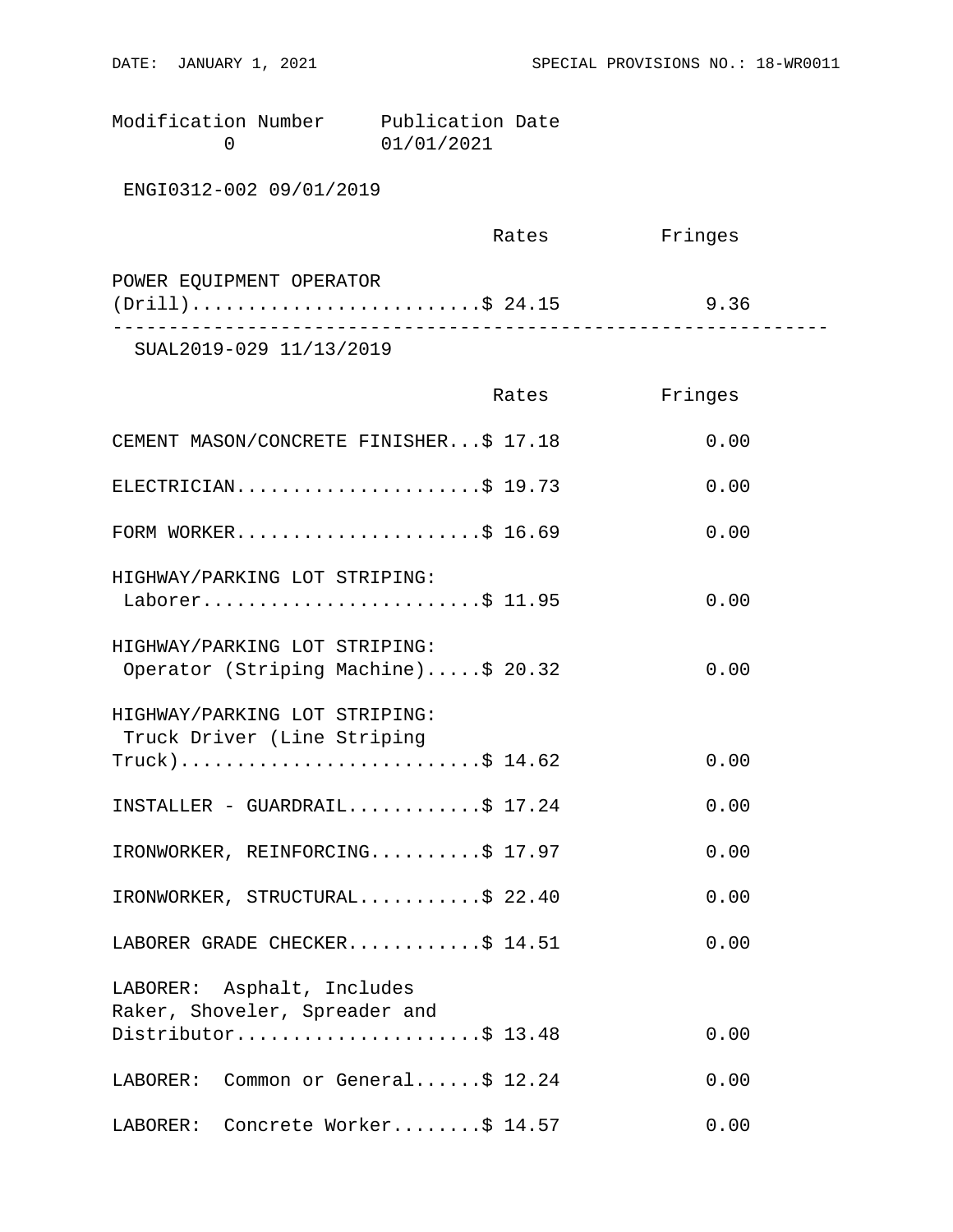|           | LABORER: Mason Tender -                                       |       |
|-----------|---------------------------------------------------------------|-------|
|           | Cement/Concrete\$ 14.05                                       | 0.00  |
|           | LABORER: Pipelayer\$ 16.50                                    | 0.00  |
|           | LABORER: Erosion Control\$ 10.91                              | 0.00  |
|           | OPERATOR: Asphalt Spreader\$ 16.79                            | 0.00  |
| OPERATOR: | Backhoe/Excavator/Trackhoe\$ 18.53                            | 0.00  |
|           | OPERATOR: Bobcat/Skid<br>Steer/Skid Loader\$ 13.88            | 0.00  |
| OPERATOR: | Broom/Sweeper\$ 13.07                                         | 0.00  |
| OPERATOR: | Bulldozer\$ 18.80                                             | 0.00  |
| OPERATOR: | Concrete Saw\$ 17.97                                          | 0.00  |
| OPERATOR: | Crane\$ 23.25                                                 | 0.00  |
| OPERATOR: | Distributor\$ 17.44                                           | 0.00  |
| OPERATOR: | Dragline\$ $25.95$                                            | 11.25 |
| OPERATOR: | $Grader/Blade \ldots$ . \$ 17.81                              | 0.00  |
| OPERATOR: | Loader\$ 16.57                                                | 0.00  |
|           | OPERATOR: Material Transfer<br>Vehicle\$ 16.89                | 0.00  |
|           | OPERATOR: Mechanic\$ 21.67                                    | 0.00  |
| OPERATOR: | Milling Machine\$ 16.42                                       | 0.00  |
|           | OPERATOR: Oiler\$ 16.83                                       | 0.00  |
|           | OPERATOR: Paver (Asphalt,<br>Aggregate, and Concrete)\$ 17.41 | 0.00  |
| OPERATOR: | Roller\$ 15.43                                                | 0.00  |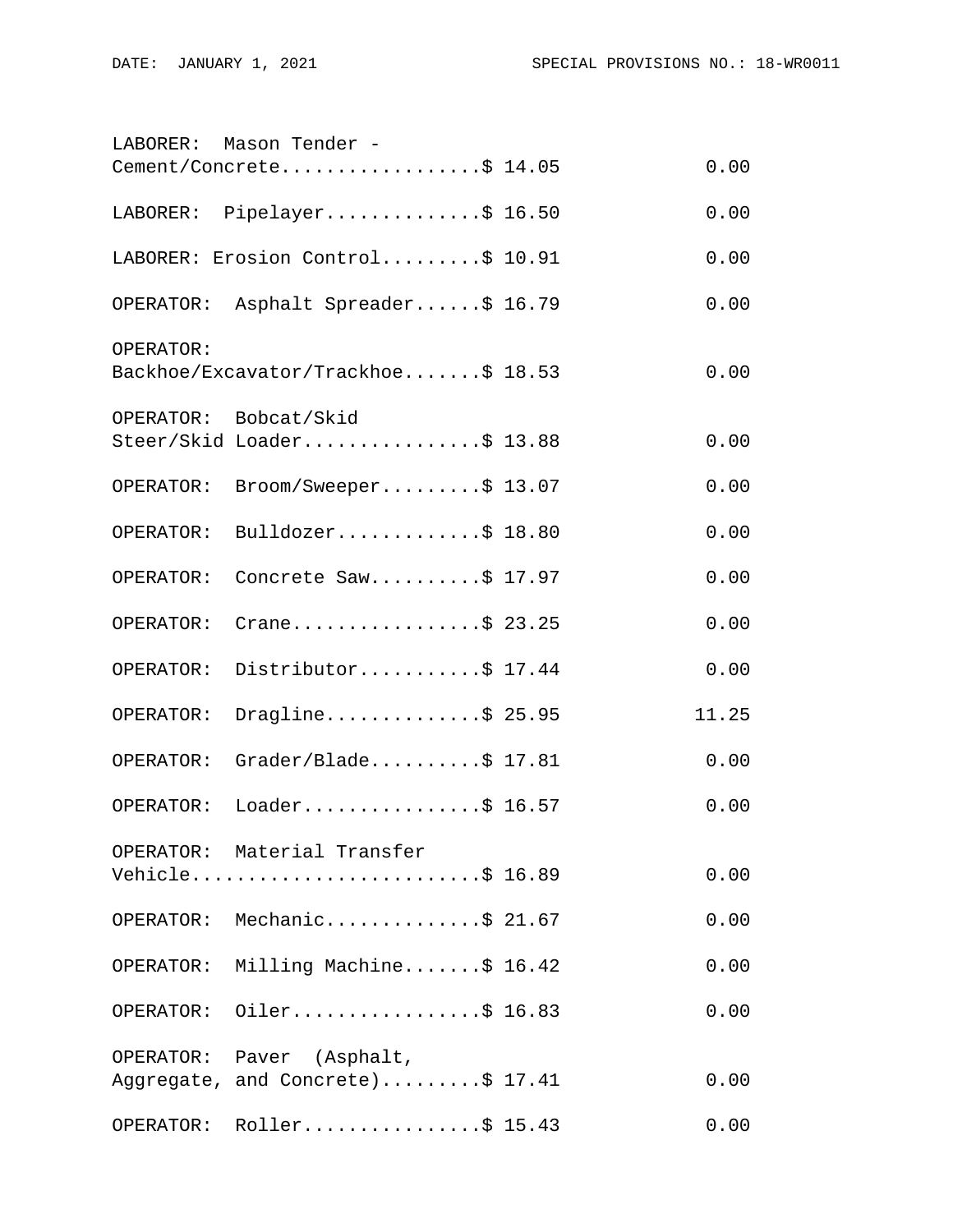| OPERATOR: Scraper\$ 13.30                                  | 0.00 |
|------------------------------------------------------------|------|
| OPERATOR: Tractor\$ 12.50                                  | 0.00 |
| OPERATOR: Aggregate Spreader\$ 15.81                       | 0.00 |
| PAINTER (Brush and Roller)\$ 15.97                         | 1.27 |
| TRAFFIC CONTROL: Flagger\$ 11.84                           | 0.00 |
| TRAFFIC CONTROL:<br>Laborer-Cones/<br>Barricades/Barrels - |      |
| Setter/Mover/Sweeper\$ 12.13                               | 0.00 |
| TRUCK DRIVER: Dump Truck\$ 15.23                           | 0.00 |
| TRUCK DRIVER: Flatbed Truck\$ 15.00                        | 0.00 |
| TRUCK DRIVER: Lowboy Truck\$ 17.86                         | 0.00 |
| TRUCK DRIVER: Pickup Truck\$ 15.97                         | 0.00 |
| TRUCK DRIVER: Semi-Trailer<br>$Truck$ \$ 15.56             | 0.00 |
| TRUCK DRIVER: Water Truck\$ 13.47                          | 0.00 |
|                                                            |      |

WELDERS - Receive rate prescribed for craft performing operation to which welding is incidental.

================================================================

Note: Executive Order (EO) 13706, Establishing Paid Sick Leave for Federal Contractors applies to all contracts subject to the Davis-Bacon Act for which the contract is awarded (and any solicitation was issued) on or after January 1, 2017. If this contract is covered by the EO, the contractor must provide employees with 1 hour of paid sick leave for every 30 hours they work, up to 56 hours of paid sick leave each year. Employees must be permitted to use paid sick leave for their own illness, injury or other health-related needs, including preventive care; to assist a family member (or person who is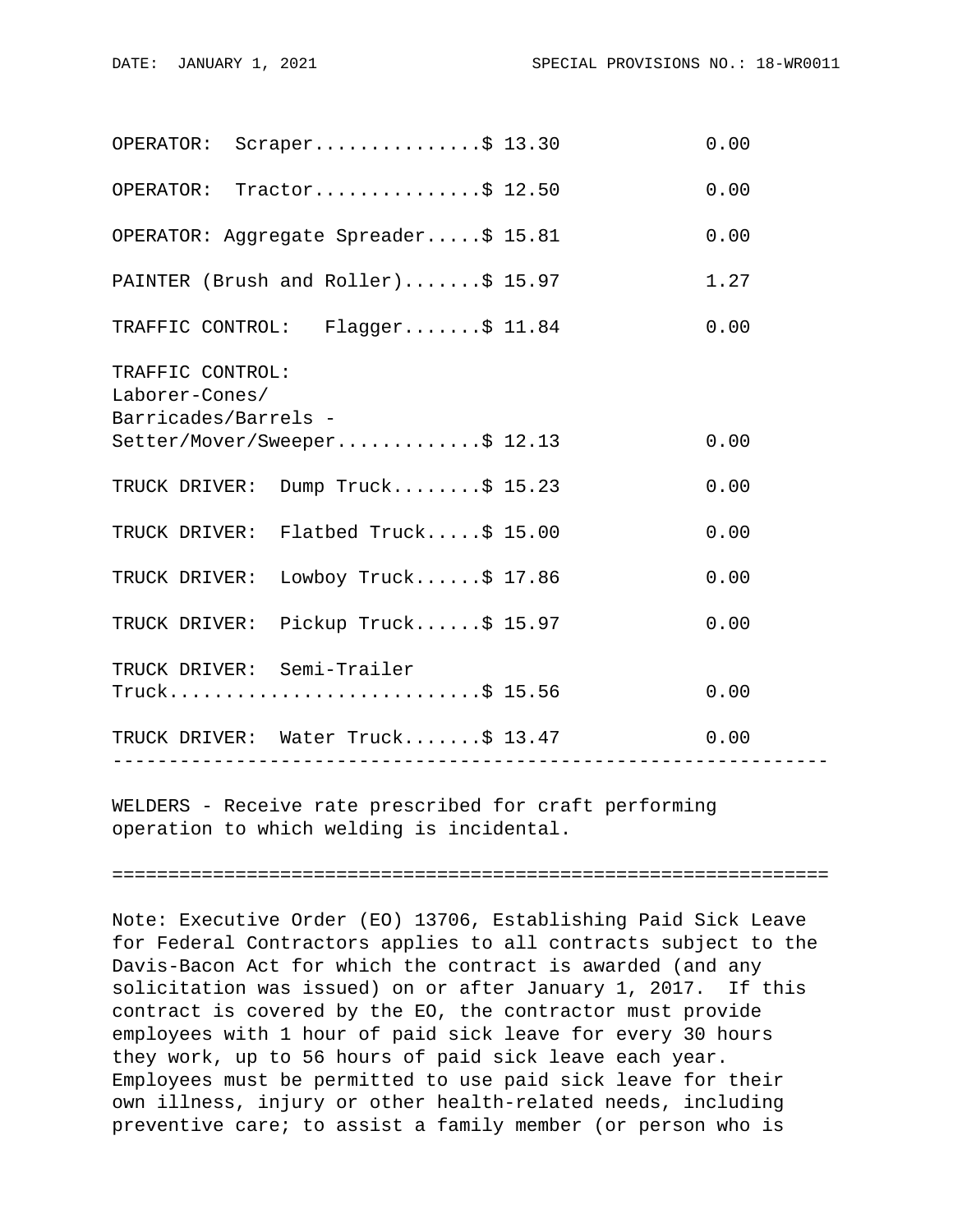like family to the employee) who is ill, injured, or has other health-related needs, including preventive care; or for reasons resulting from, or to assist a family member (or person who is like family to the employee) who is a victim of, domestic violence, sexual assault, or stalking. Additional information on contractor requirements and worker protections under the EO is available at www.dol.gov/whd/govcontracts.

Unlisted classifications needed for work not included within the scope of the classifications listed may be added after award only as provided in the labor standards contract clauses (29CFR 5.5 (a) (1) (ii)).

----------------------------------------------------------------

The body of each wage determination lists the classification and wage rates that have been found to be prevailing for the cited type(s) of construction in the area covered by the wage determination. The classifications are listed in alphabetical order of ""identifiers"" that indicate whether the particular rate is a union rate (current union negotiated rate for local), a survey rate (weighted average rate) or a union average rate (weighted union average rate).

Union Rate Identifiers

A four-letter classification abbreviation identifier enclosed in dotted lines beginning with characters other than ""SU"" or ""UAVG"" denotes that the union classification and rate were prevailing for that classification in the survey. Example: PLUM0198-005 07/01/2014. PLUM is an abbreviation identifier of the union which prevailed in the survey for this classification, which in this example would be Plumbers. 0198 indicates the local union number or district council number where applicable, i.e., Plumbers Local 0198. The next number, 005 in the example, is an internal number used in processing the wage determination. 07/01/2014 is the effective date of the most current negotiated rate, which in this example is July 1, 2014.

Union prevailing wage rates are updated to reflect all rate changes in the collective bargaining agreement (CBA) governing this classification and rate.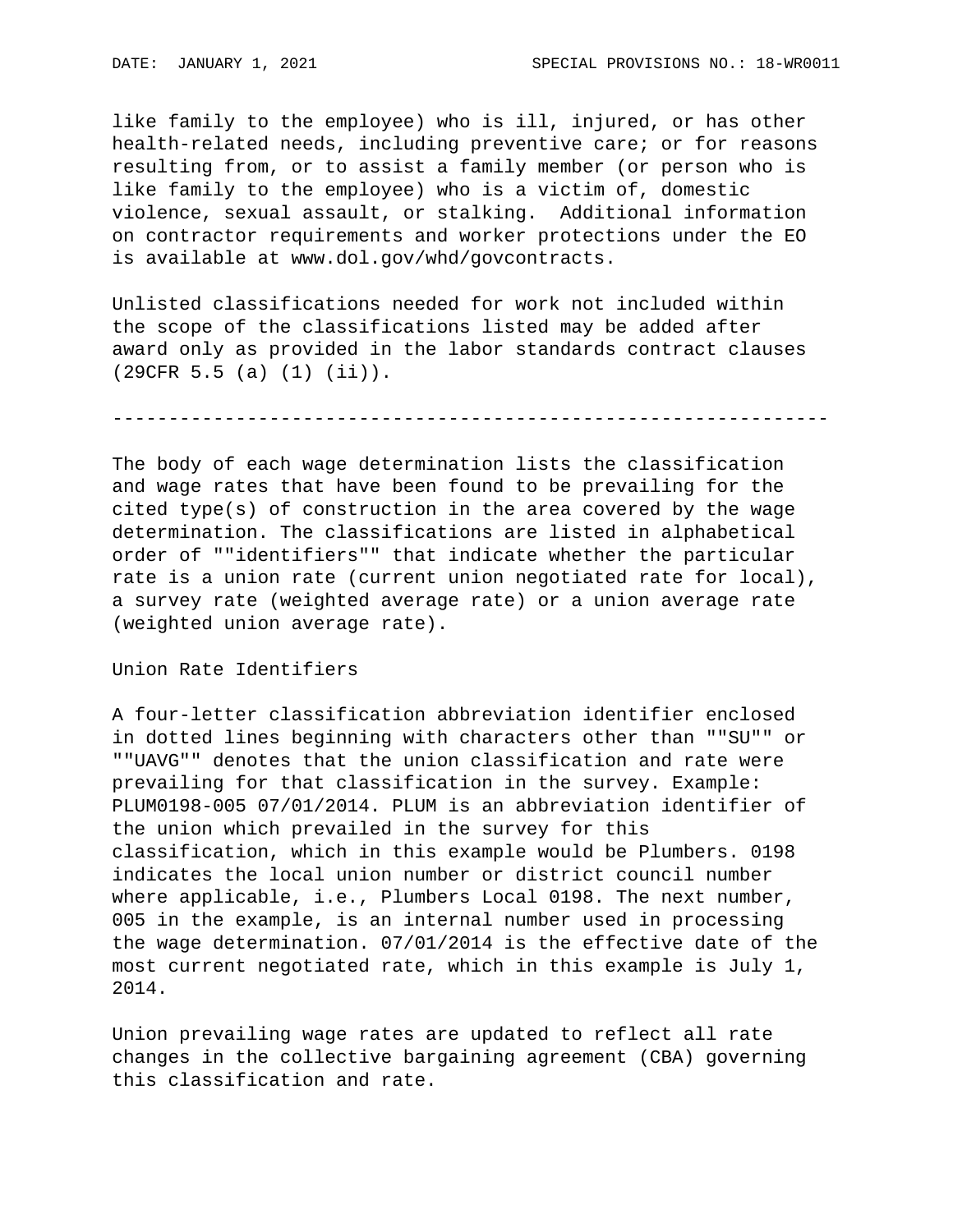Survey Rate Identifiers

Classifications listed under the ""SU"" identifier indicate that no one rate prevailed for this classification in the survey and the published rate is derived by computing a weighted average rate based on all the rates reported in the survey for that classification. As this weighted average rate includes all rates reported in the survey, it may include both union and non-union rates. Example: SULA2012-007 5/13/2014. SU indicates the rates are survey rates based on a weighted average calculation of rates and are not majority rates. LA indicates the State of Louisiana. 2012 is the year of survey on which these classifications and rates are based. The next number, 007 in the example, is an internal number used in producing the wage determination. 5/13/2014 indicates the survey completion date for the classifications and rates under that identifier.

Survey wage rates are not updated and remain in effect until a new survey is conducted.

Union Average Rate Identifiers

Classification(s) listed under the UAVG identifier indicate that no single majority rate prevailed for those classifications; however, 100% of the data reported for the classifications was union data. EXAMPLE: UAVG-OH-0010 08/29/2014. UAVG indicates that the rate is a weighted union average rate. OH indicates the state. The next number, 0010 in the example, is an internal number used in producing the wage determination. 08/29/2014 indicates the survey completion date for the classifications and rates under that identifier.

A UAVG rate will be updated once a year, usually in January of each year, to reflect a weighted average of the current negotiated/CBA rate of the union locals from which the rate is based.

----------------------------------------------------------------

WAGE DETERMINATION APPEALS PROCESS

1.) Has there been an initial decision in the matter? This can be: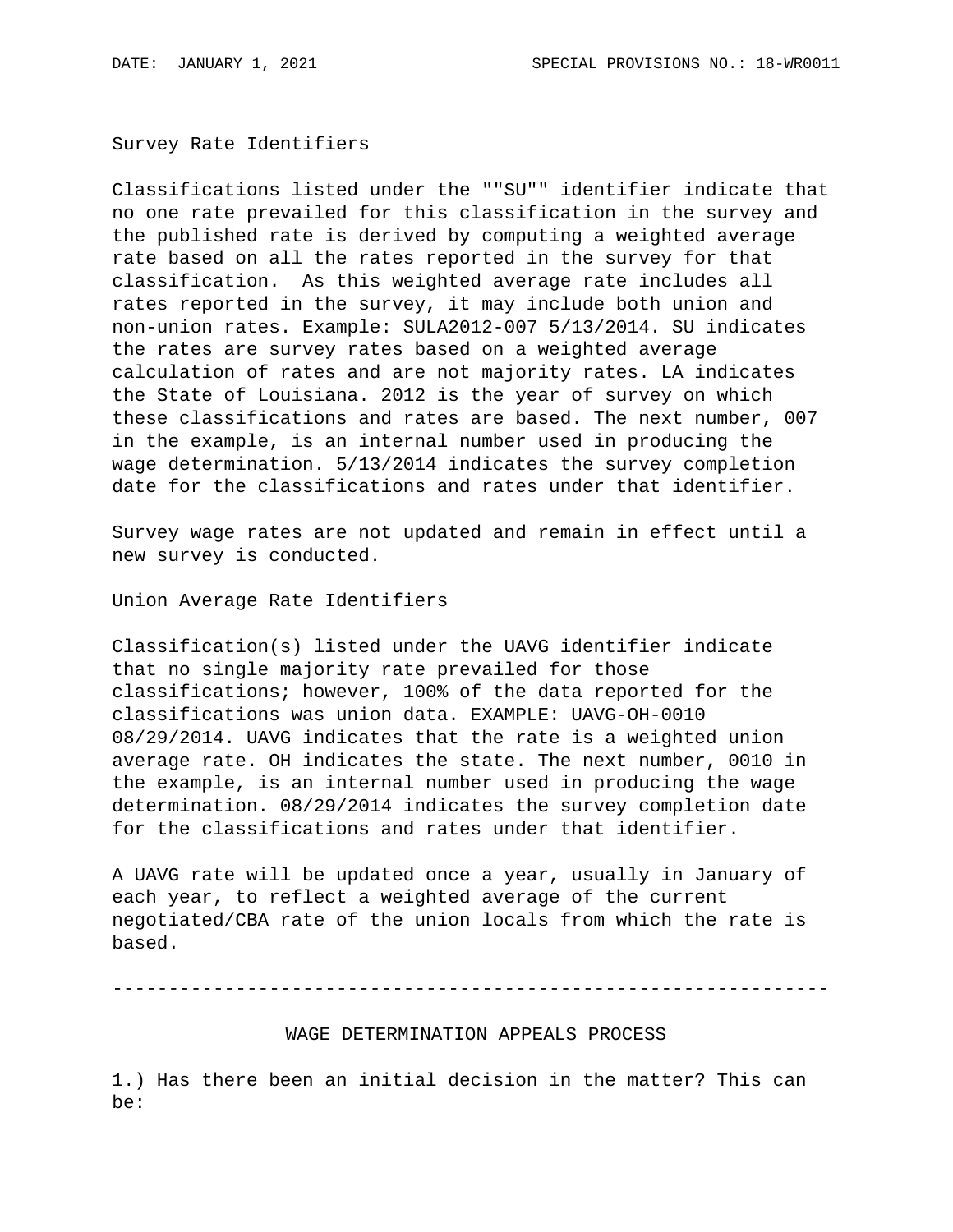- \* an existing published wage determination
- \* a survey underlying a wage determination
- \* a Wage and Hour Division letter setting forth a position on a wage determination matter
- \* a conformance (additional classification and rate) ruling

On survey related matters, initial contact, including requests for summaries of surveys, should be with the Wage and Hour Regional Office for the area in which the survey was conducted because those Regional Offices have responsibility for the Davis-Bacon survey program. If the response from this initial contact is not satisfactory, then the process described in 2.) and 3.) should be followed.

With regard to any other matter not yet ripe for the formal process described here, initial contact should be with the Branch of Construction Wage Determinations. Write to:

> Branch of Construction Wage Determinations Wage and Hour Division U.S. Department of Labor 200 Constitution Avenue, N.W. Washington, DC 20210

2.) If the answer to the question in 1.) is yes, then an interested party (those affected by the action) can request review and reconsideration from the Wage and Hour Administrator (See 29 CFR Part 1.8 and 29 CFR Part 7). Write to:

> Wage and Hour Administrator U.S. Department of Labor 200 Constitution Avenue, N.W. Washington, DC 20210

The request should be accompanied by a full statement of the interested party's position and by any information (wage payment data, project description, area practice material, etc.) that the requestor considers relevant to the issue.

3.) If the decision of the Administrator is not favorable, an interested party may appeal directly to the Administrative Review Board (formerly the Wage Appeals Board). Write to: